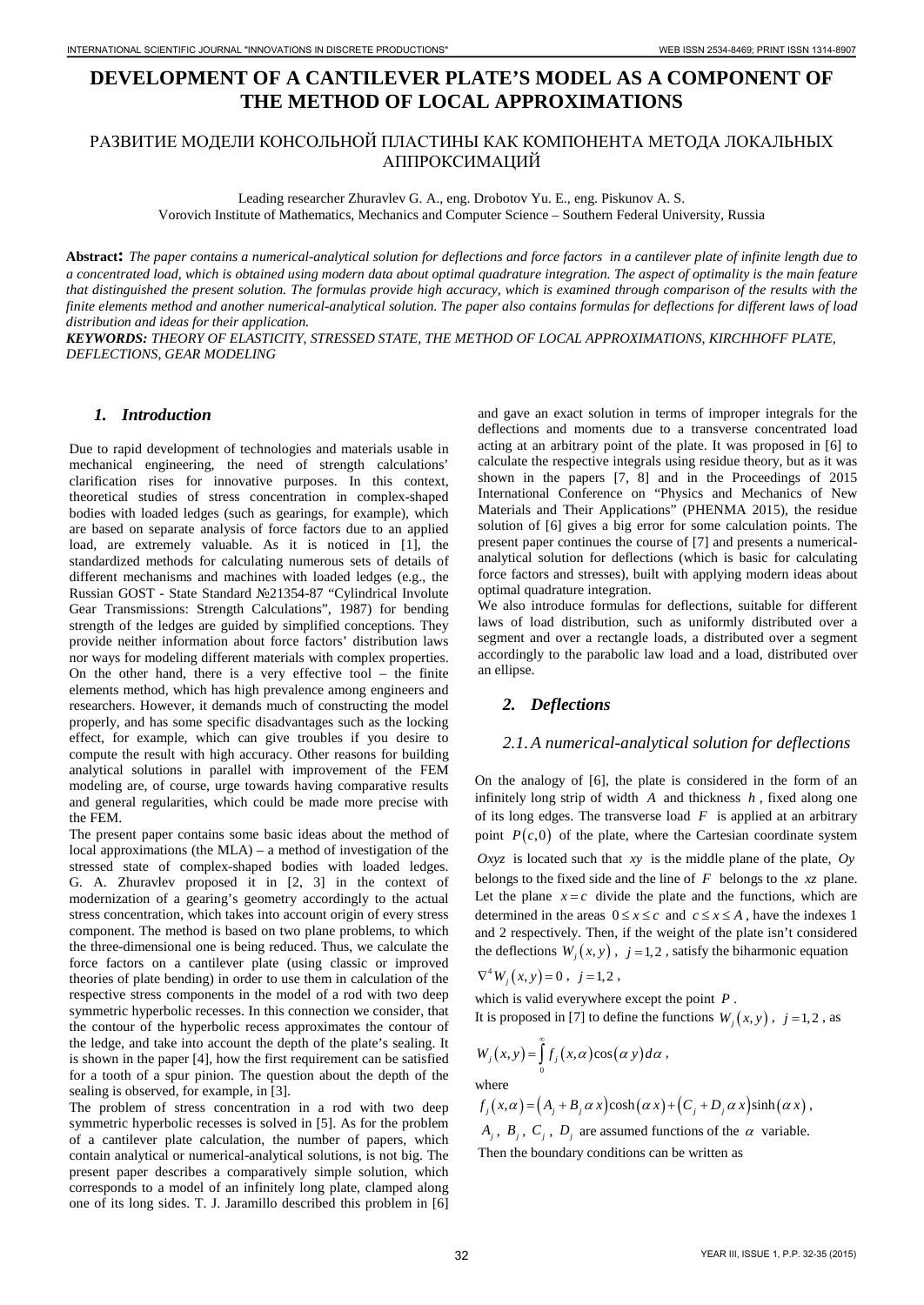$$
f_1(0,\alpha) = f_{1,x}(0,\alpha) = 0;
$$
  
\n
$$
f_{2,xx}(A,\alpha) - \alpha^2 \mu f_2(A,\alpha) = 0;
$$
  
\n
$$
f_{2,xx}(A,\alpha) - \alpha^2 (2-\mu) f_{2,x}(A,\alpha) = 0;
$$
  
\n
$$
f_1(c,\alpha) - f_2(c,\alpha) = 0;
$$
  
\n
$$
f_{1,x}(c,\alpha) - f_{2,x}(c,\alpha) = 0;
$$
  
\n
$$
f_{1,xx}(c,\alpha) - f_{2,xx}(c,\alpha) = 0;
$$
  
\n
$$
f_{2,xx}(c,\alpha) - f_{1,xx}(c,\alpha) = \frac{F}{\pi D},
$$

where  $D = \frac{E h^3}{12(1 - \mu^2)}$  $D = \frac{E h^3}{12(1-\mu^2)}$  is the flexural rigidity of the plate (*E* is

Young's modulus,  $\mu$  is Poisson's ratio).

Being solved for  $A_i$ ,  $B_i$ ,  $C_i$ ,  $D_i$ ,  $j=1,2$ , the system provides the following functions:

$$
f_1(x,c,\alpha) = \frac{F}{2\pi A D \gamma} \left[ -x\alpha \cosh\left(x\alpha\right) \sum_{i=1}^4 a_i k_i + \sinh\left(x\alpha\right) \sum_{i=4}^8 a_i k_i \right],
$$
  
\n
$$
f_2(x,c,\alpha) = f_1(c,x,\alpha),
$$
  
\n
$$
\gamma = \alpha^3 \left[ 5 + 2\left(A\alpha\right)^2 \left(\mu - 1\right)^2 + \left(2 + \mu\right)\mu - \left(\mu^2 + 2\mu - 3\right) \cosh\left(2A\alpha\right) \right]
$$

| i                             | k,                                                                                                               | $a_i$                             |
|-------------------------------|------------------------------------------------------------------------------------------------------------------|-----------------------------------|
| $\mathbf{1}$                  | $5+2A(A-c)\alpha^{2}(\mu-1)^{2}+(2+\mu)\mu$                                                                      | $\cosh(c\alpha)$                  |
| $\mathfrak{D}_{\mathfrak{p}}$ | $-(\mu^2 + 2\mu - 3)$                                                                                            | $\cosh\left[ (c-2A)\alpha\right]$ |
| 3                             | $\alpha(\mu-1)(2A-c)(\mu-1)$                                                                                     | $sinh(c\alpha)$                   |
| $\overline{4}$                | $\alpha c(\mu-1)(\mu+3)$                                                                                         | $sinh[(c-2A)\alpha]$              |
| 5                             | $5 + (2A^2 - 2Ac + cx)\alpha^2(\mu-1)^2 + (2+\mu)\mu$                                                            | $\cosh(c\alpha)$                  |
| 6                             | $-(1+cx\alpha^2)(\mu^2+2\mu-3)$                                                                                  | $\cos[(c-2A)\alpha]$              |
| 7                             | $\begin{bmatrix} -c(\mu-1)^2 + 2A^2x\alpha^2(\mu-1)^2 - \\ -2A(cx\alpha^2-1)(\mu-1)^2 + 4x(\mu+1) \end{bmatrix}$ | $sinh(c\alpha)$                   |
| 8                             | $c\alpha\left(\mu^2+2\mu-3\right)$                                                                               | $sinh[(c-2A)\alpha]$              |

Thus,

$$
W_j(x, y, c) = \int_0^\infty f_j(x, c, \alpha) \cos(y\alpha) d\alpha, \ \ j = 1, 2,
$$

and for numerical calculation of the deflections we have proposed in [10] the following formula:

$$
W_j(x, y, c) = \frac{\pi}{2n} \sum_{k=1}^n F_j \left[ x, y, c, \tan \frac{(2k-1)\pi}{4n} \right], \ j = 1, 2 \tag{1}
$$

where  

$$
F_j(x, y, c, \alpha) := (1 - \alpha^2) f_j(x, c, \alpha) \cos(\alpha y), \ j = 1, 2,
$$

and the error of (1) is  $\frac{\pi}{4n}$ .

Due to the behavior of the respective functions it is proposed to use different values of *n* for  $j = 1$  and for  $j = 2$ . The main feature of the formula (1) is that it can be called an almost optimal one, because we use the respective result from theory of optimal quadrature integration in order to build it. However, some additional assumptions, which take into account the behavior of the integrands and substantiate selection of *n* values, have to be made. It is convenient to use dimensionless coordinates

 $\xi = \frac{x}{A}$ ,  $\eta = \frac{y}{A}$ ,  $\zeta = \frac{c}{A}$ .

Computational experiments show that the values of deviation between the results of the FEM modeling and the formula (1) become more than 1% if  $\eta$  approach 1,00. Here we consider the following parameters of the model in ANSYS:

| Length<br>of the<br>plate<br>$L \cdot m$ | h, m  | Α.<br>m | F, N | Finite<br>elements<br>type | Multiplicity of<br>splitting:<br>the side of $L$ ,<br>the side of $h$ .<br>the side of $\overline{A}$ |
|------------------------------------------|-------|---------|------|----------------------------|-------------------------------------------------------------------------------------------------------|
|                                          | 0,002 | 0,01    | 2000 | SHELL63                    | 400                                                                                                   |
| 0,2                                      |       |         |      |                            |                                                                                                       |
|                                          |       |         |      |                            |                                                                                                       |

It is obvious that the results directly depend on the ratios of  $\frac{L}{A}$  and

 $\frac{y}{L}$  in the FEM model; thus, we have to consider a sufficiently long plate and calculation points, which are sufficiently removed from

the side edges of the plate.

### *2.2.Different laws of load distribution*

The following formulas in terms of improper integrals correspond to different cases of a distributed load, such as uniformly distributed over a segment and over a rectangle loads, a distributed over a segment accordingly to the parabolic law load and a load, distributed over an ellipse. Hereinafter we suppose, that *r* is a ratio of a distance between the sealing line of the plate and the center of a loaded area to the size  $A$ ,  $F<sub>Σ</sub>$  is a distributed load,  $q<sub>0</sub>$  is intensity of loading in the center point of a loaded area and

$$
\varphi_j(\xi,\zeta,\mu) = \frac{f_j(\xi,\zeta,\mu)}{F} \mu^3 \kappa(\mu), \quad j = 1,2 \,, \quad \text{where} \quad \mu = \alpha A \,,
$$

$$
\kappa(\mu) = \mu^2 + \theta^2 + (2\theta + 1)\cosh^2(\mu)
$$
,  $\theta = \frac{1+\nu}{1-\nu}$ . The following

formulas are proposed on the base of [8].

If the load is uniformly distributed over an interval of length  $2\rho$ , which is parallel to the sealing line, than

$$
W_j(\xi,\eta,\zeta) = \frac{F_{\Sigma}}{q_0} \int_{0}^{\infty} \frac{\varphi_j(\xi,r,\mu)}{\mu^4 \kappa(\mu)} \cos(\mu\eta) \sin(\mu\eta) d\mu.
$$

If the load is distributed over the same segment, divided into *k* elementary segments of equal lengths ∆*S* , accordingly to the parabolic law

$$
q=\frac{3F_{\rm \scriptscriptstyle E}\left(\rho^2-\varepsilon^2\right)}{4\rho^3}\,,
$$

where  $\varepsilon$  is the distance between the center of the segment and the calculation point, then

$$
W_j(\xi,\eta,\zeta) = \frac{3F_\text{S}}{q_\text{o}^3} \int_0^\infty \frac{\varphi_j(\xi,r,\mu)}{\mu^6 \kappa(\mu)} \cos(\mu\eta) \left[\sin(\mu\rho) - \mu\rho\cos(\mu\rho)\right] d\mu.
$$

If a load of intensity *q* is uniformly distributed over a rectangle  $\zeta_1 \leq \xi \leq \zeta_2$ ,  $\eta_1 \leq \eta \leq \eta_2$ , then

$$
W_j(\xi,\eta,\zeta) = 4q \int_0^\infty \frac{\cos[(\eta-\overline{\eta})\mu]\sin(\mu\nu)}{\mu^5 \kappa(\mu)} \overline{\varphi}(\xi,\mu) d\mu,
$$

where

$$
\overline{\varphi}(\xi,\mu) = \sum_{j=1}^{2} \begin{cases}\n\sinh(\mu u_j)\varphi_j(\xi,\overline{\xi}_j,\mu) + \\
+ \left[\mu u_j \cosh(\mu u_j) - \sinh(\mu u_j)\overline{\varphi}_j(\xi,\overline{\xi},\mu)\right] \n\end{cases},
$$
\n
$$
\overline{\varphi}_j(\xi,\zeta,\mu) = (1+2\theta)(2\mu\xi C_2 + S_2 - S_1) - 2\mu(1-\xi)C_4 - S_4 + 2\mu C_5 + t_j S_5,
$$
\n
$$
t_1 = 1 + 4\mu^2 \xi, \ t_2 = (1+2\theta)^2 + 4\mu^2(1-\xi),
$$
\n
$$
S_1 = \sinh\left[(2-\zeta+\xi)\mu\right], \qquad S_2 = \sinh\left[(2-\zeta-\xi)\mu\right],
$$
\n
$$
S_3 = \sinh\left[(\zeta-\xi)\mu\right], \qquad S_5 = \sinh\left[(\zeta-\xi)\mu\right],
$$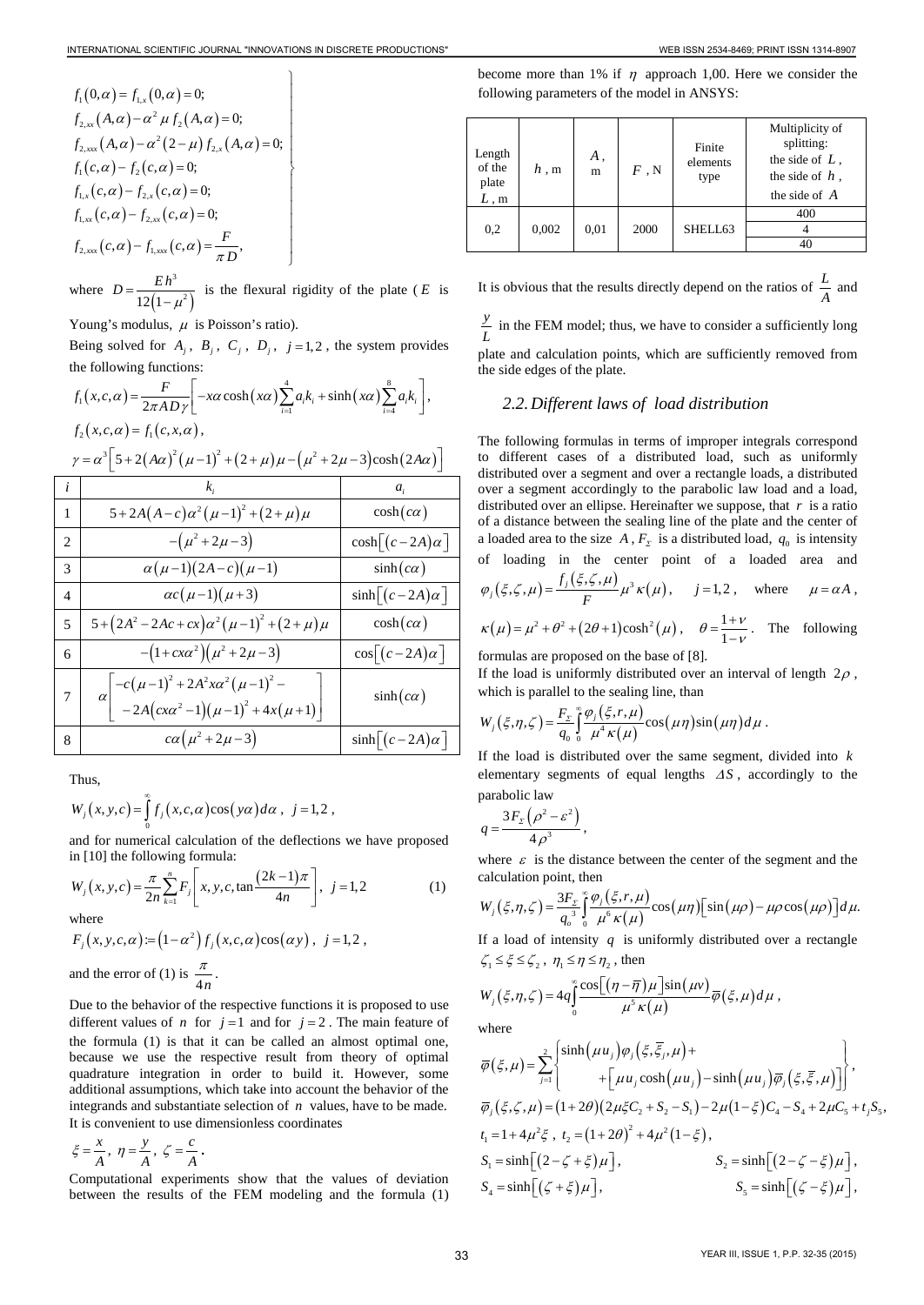$$
C_{2} = \cosh\left[\left(2-\zeta-\xi\right)\mu\right], \qquad C_{4} = \cosh\left[\left(\xi+\zeta\right)\mu\right],
$$
  
\n
$$
C_{5} = \cosh\left[\left(\zeta-\xi\right)\mu\right], \quad v = \frac{\eta_{2} - \eta_{1}}{2}, \quad \overline{\eta} = \frac{\eta_{1} + \eta_{2}}{2},
$$
  
\n
$$
u_{1} = \begin{cases} \frac{1}{2}\left[\zeta_{2} - \max\left(\xi,\zeta_{1}\right)\right], \xi \leq \zeta_{2}; \\ 0, \qquad \xi > \zeta_{2}, \end{cases}
$$
  
\n
$$
u_{1} = \begin{cases} \frac{1}{2}\left[\min\left(\xi,\zeta_{2}\right) - \zeta_{1}\right], \xi \geq \zeta_{1}; \\ 0, \qquad \xi < \zeta_{1}, \end{cases}
$$
  
\n
$$
\overline{\xi}_{1} = \frac{1}{2}\left[\zeta_{2} + \max\left(\xi,\zeta_{1}\right)\right], \quad \overline{\xi}_{2} = \frac{1}{2}\left[\min\left(\xi,\zeta_{2}\right) + \zeta_{1}\right].
$$

At last, if the load is applied accordingly to the law of semiellipsoid over an ellipse with dimensionless semi-axes *a* and *b* , which is inclined by an angle  $\Lambda$ , it is proposed in [8] to use a method, based on reduction of the problem to the case of the parabolic law of load distribution. Thus, we divide the ellipse into elements with a system of equidistant chords, parallel to the free edge. The intensity of the load inside every element is

$$
q(\varepsilon,\zeta) = q_0 \left\{ 1 - \frac{\left[\varepsilon \cos(A) + (\zeta - r)\sin(\alpha)\right]^2}{a^2} - \frac{\left[\varepsilon \sin(A) - (\zeta - r)\cos(\alpha)\right]^2}{b^2} \right\},\,
$$

where  $q_0 = \frac{3}{2}$ 2  $q_0 = \frac{3}{2} \frac{F_z}{\pi ab}$ , and we replace it with an equivalent one, which

is distributed accordingly to the parabolic law over the chord, which contains the application point of the resultant force of the element. We introduce the following notation:

*NN*′ is the diameter of the ellipse, connected with the chosen system of dividing chords;  $S_0 = \frac{NN'}{2}$ ; *S* is a linear coordinate, which is counted off the center of the ellipse along the diameter  $NN'$ ;  $n_e$  is a number of parts, into which the ellipse is divided;  $\lambda_i$ ,  $i = 1, 2, \dots, n + 1$ , are the coordinates of points of dividing chords' intersection with *NN'*;  $F_k$ ,  $k = 1,...,n$ , is the value of the resultant force on the element between  $\lambda_k$  and  $\lambda_{k+1}$ ;  $l_k$  is the coordinate of the point of the resultant force acting;  $\rho_k$  is one-half of the chord, along which the equivalent load is distributed;  $\beta$  is the angle between *NN*′ and *O*ξ .

The following relations link all of the introduced parameters:

$$
\lambda_0 = \sqrt{\frac{a^4 \sin^4(A) + b^4 \cos^2(A)}{a^2 \sin^2(A) + b^2 \cos^2(A)}};
$$
\n
$$
\lambda_i = -\lambda_0 + (i-1)\frac{2\lambda_0}{n_e}, \quad i = 1, 2, ..., n_e + 1;
$$
\n
$$
F_k = \frac{\pi abq_0}{3n_e\lambda_0^2} \Big[ 3\lambda_0^2 - \Big(\lambda_{k+1}^2 + \lambda_k\lambda_{k+1} + \lambda_k^2\Big) \Big], \quad k = 1, 2, ..., n_e;
$$
\n
$$
l_k = -\frac{Aabq_0}{4\pi n F_k \lambda_0^2} \Big(\lambda_{k+1} + \lambda_k\Big) \Big(\lambda_{k+1}^2 + \lambda_k^2 - 2\lambda_0^2\Big),
$$
\n
$$
\rho_k = \frac{ab}{\lambda_0} \sqrt{\frac{\lambda_0^2 - l_k^2}{a^2 \sin^2(A) + b^2 \cos^2(A)}},
$$
\n
$$
\cos(\beta) = \frac{a^2 \sin^2(A) + b^2 \cos^2(A)}{\sqrt{a^4 \sin^2(A) + b^4 \cos^2(A)}}.
$$
\nThus, the method is multiplied by following.

Thus, the method provides the following:

$$
W_j = 3 \sum_{k=1}^n \frac{F_k}{\rho_k^3} \int_0^\infty \frac{\varphi_j(\xi, r - l_k \cos(\beta), \mu)}{\mu^6 \kappa(\mu)} \cos\left[(\eta + l_k \sin(\beta))\mu\right] \cdot \left[\sin(\mu \rho_k) - \mu \rho_k \cos(\mu \rho_k)\right] d\mu.
$$

#### *2.3.Practical recommendations for calculation*

The problem of the deflections' calculation for the observed cases of load distribution consists in calculation of the respective improper integrals, which contain complex integrands. We suppose that the most effective way is building highly accurate approximate formulas, which take into account not only behavior of the integrands, but also correctly reflect the influence of the respective derivatives. The latter is very important for creation calculation algorithms for force factors and stresses.

Some approximate formulas can be found in [8]. Though they include strict limitations for calculation points and are not universal concerning material properties, they provide satisfying accuracy for steel plates within the limits of their application.

It is also useful to notice, that for deflections at the points located in the area of loading it is not hard to reduce the problem to consecutive repeated application of the formula (1). This is shown in the paper [1], where an algorithm for the case of the parabolic law of load distribution is represented.

#### *3. Force factors due to a concentrated load*

In the proceedings of PHENMA 2015 we have proposed the following formulas for the force factors due to a concentrated load – respectively, shearing force, bending and twisting moments:

$$
Q_{jx}(x, y, c) = -\frac{\pi D}{2n} \sum_{k=1}^{n} F_{j}^{\Omega_{k}} \left[ x, y, c, \tan \frac{(2k-1)\pi}{4n} \right],
$$
  

$$
M_{jx}(x, y, c) = -\frac{\pi D}{2n} \sum_{k=1}^{n} F_{j}^{M_{x}} \left[ x, y, c, \tan \frac{(2k-1)\pi}{4n} \right],
$$
  

$$
M_{jxy}(x, y, c) = -\frac{\pi D(1-\mu)}{2n} \sum_{k=1}^{n} F_{j}^{M_{xy}} \left[ x, y, c, \tan \frac{(2k-1)\pi}{4n} \right],
$$

where

$$
F_j^{\varrho_x}(x, y, c, \alpha) = \begin{cases} \left[f_j(x, c, \alpha)\cos(\alpha y)\right]_{xx} + \left[f_j(x, c, \alpha)\cos(\alpha y)\right]_{xy}\right\} (1-\alpha^2), \\ \left+f_j(x, c, \alpha)\cos(\alpha y)\right]_{xx} + \left[f_j(x, c, \alpha)\cos(\alpha y)\right]_{xx} + \left+f_j(x, c, \alpha)\cos(\alpha y)\right]_{yy} (1-\alpha^2), \\ \left+f_j(x, c, \alpha)\cos(\alpha y)\right]_{xy} (1-\alpha^2). \end{cases}
$$

This solution was compared with one, which could be found in [9] for a steel plate. It is shown, that the results of [9] are qualitatively improved.

#### *References*

- [1] G. A. Zhuravlev, Y. E. Drobotov, *Dependence of Displacements on Elastic Properties in Solids of Complex Shaped*, Advanced Materials, Springer Proceedings in Physics, Vol. 152, 2014, pp. 231 – 246
- [2] G. A. Zhuravlev, R.B. Iofis, *Gipoidniye Peredachi. Problemi i razvitie*, Rostov State University Press, Rostov-on-Don (1978) (in Russian)
- [3] G. A. Zhuravlev, P.S. Prokopiev, in Proceedings of the International Conference on Motion and Power Transmissions, The Japan Society of Mechanical Engineers, Tokyo. 23–26 November 1991, p. 866–870
- [4] Y. E. Drobotov, *Opisanie kontura zuba cilindricheskogo pryamozubogo kolesa v ramkah metoda lokalnyh approksimacij*, Innovacionnaya nauka, №5, 2015, pp. 63 – 68 (in Russian)